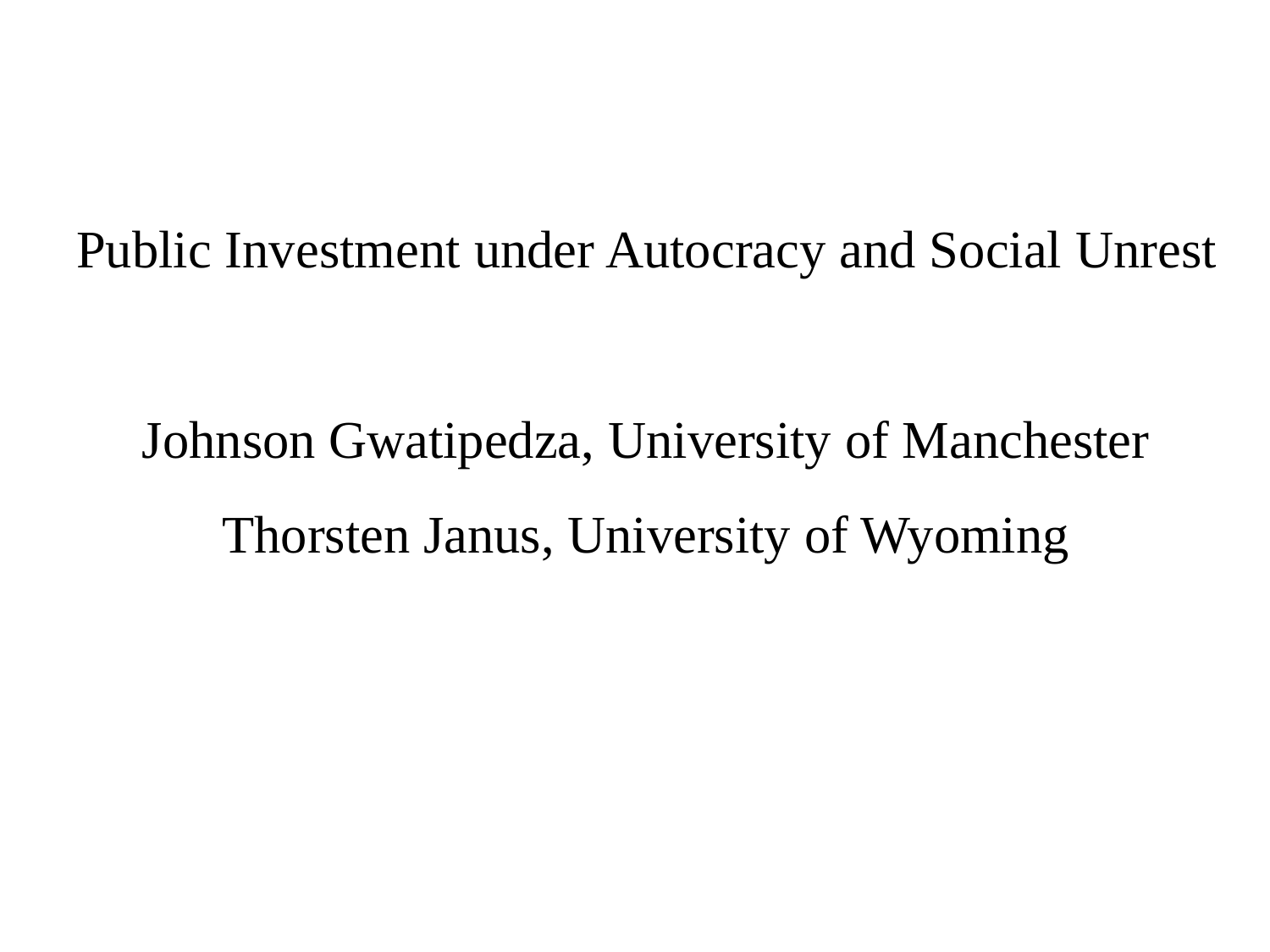## Argument

- Governments concerned with political survival can use public investment to diminish protest.
- It's a strategic policy instrument along with, for example, repression and transfers
- We show that if the citizens can credibly threaten to protest, they can encourage self-interested political elites to increase public investment.
- Protest threats can substitute for electoral discipline.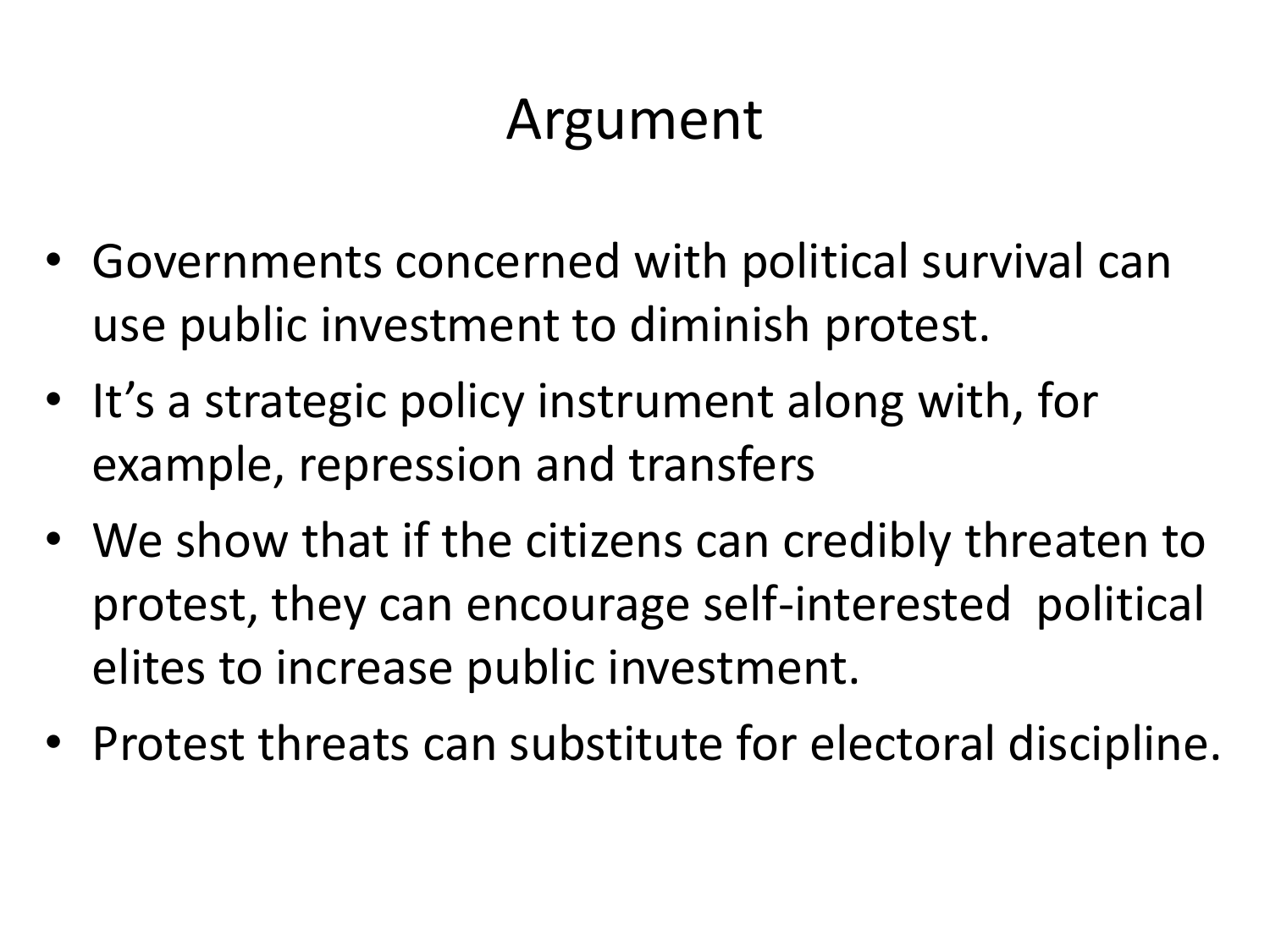## Assumptions

- We study a 2-stage sequential move game:
- 1. The government invests in productive public goods, such as infrastructure and law enforcement
- 2. Then the citizens decide to work or protest
- The probabilistic protest outcome then determines how the output pie is divided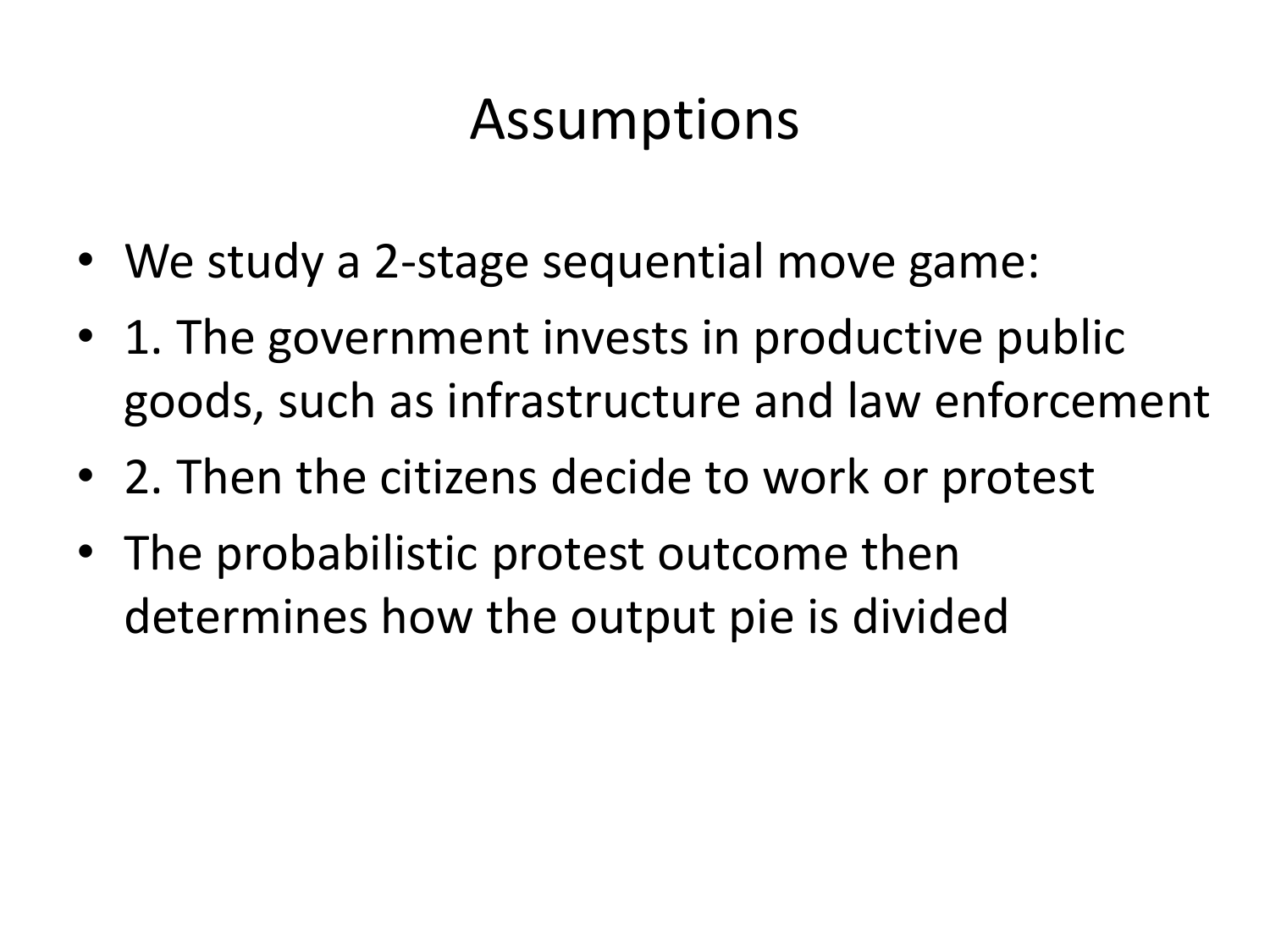## Timing

- 1. The elite invests  $G$  in productive public goods
- 2. The citizens allocate *l* labor units to protest and (1-*l*) to producing
- 3. The citizens produce  $y = \theta f(1-l,G)$
- 4. The elite survives in office with probability  $q(\mu, l)$ ;  $\mu$  is a protest-effectiveness parameter
- 5. If the elite survived the protests, it collects taxes *y* from the citizens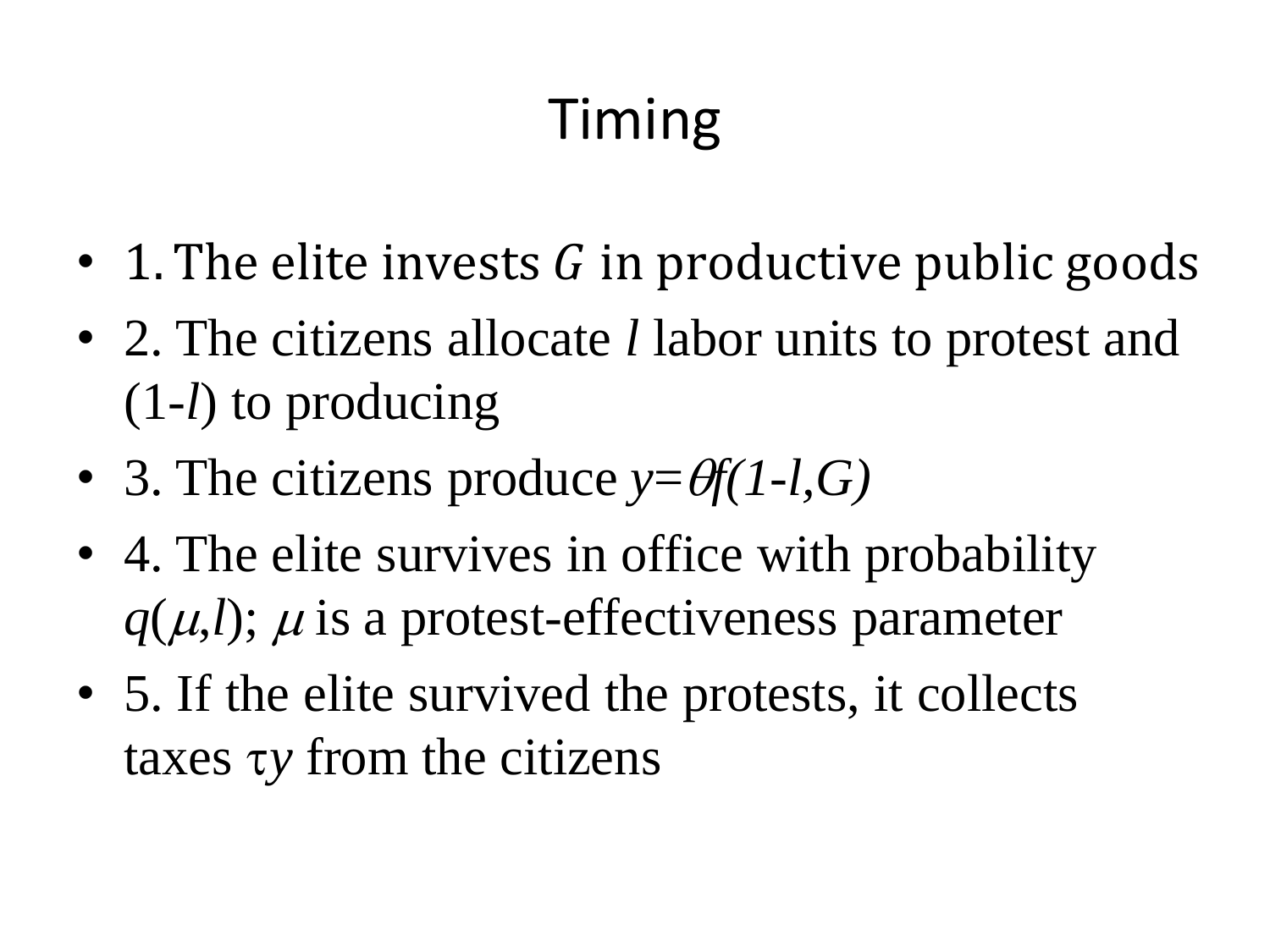## Payoffs

## $u^e(G, l(G)|\theta, \tau, \mu) = q(\mu, l) \tau \theta f(1-l, G)$

## $u^{c}(l|G, \theta, \tau, \mu) = (1 - q(\mu, l)\tau)\theta f(1 - l, G)$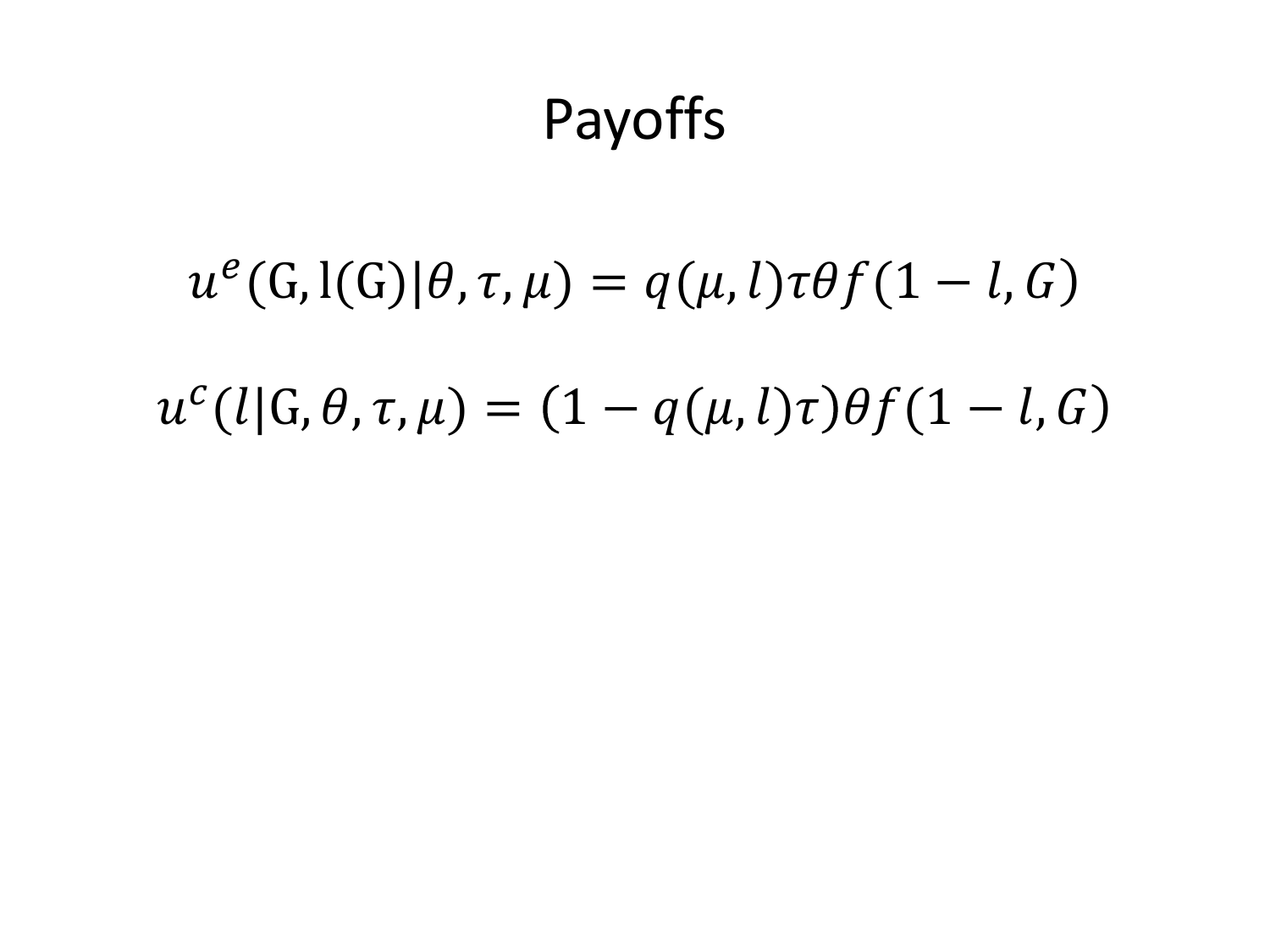### First-best solution

$$
\max_{l,G} \theta f(1-l,G) - G
$$
  
\n
$$
\implies
$$
  
\n
$$
l^{fb} = 0
$$
  
\n
$$
\theta f'_2(1, G^{fb}) = 1
$$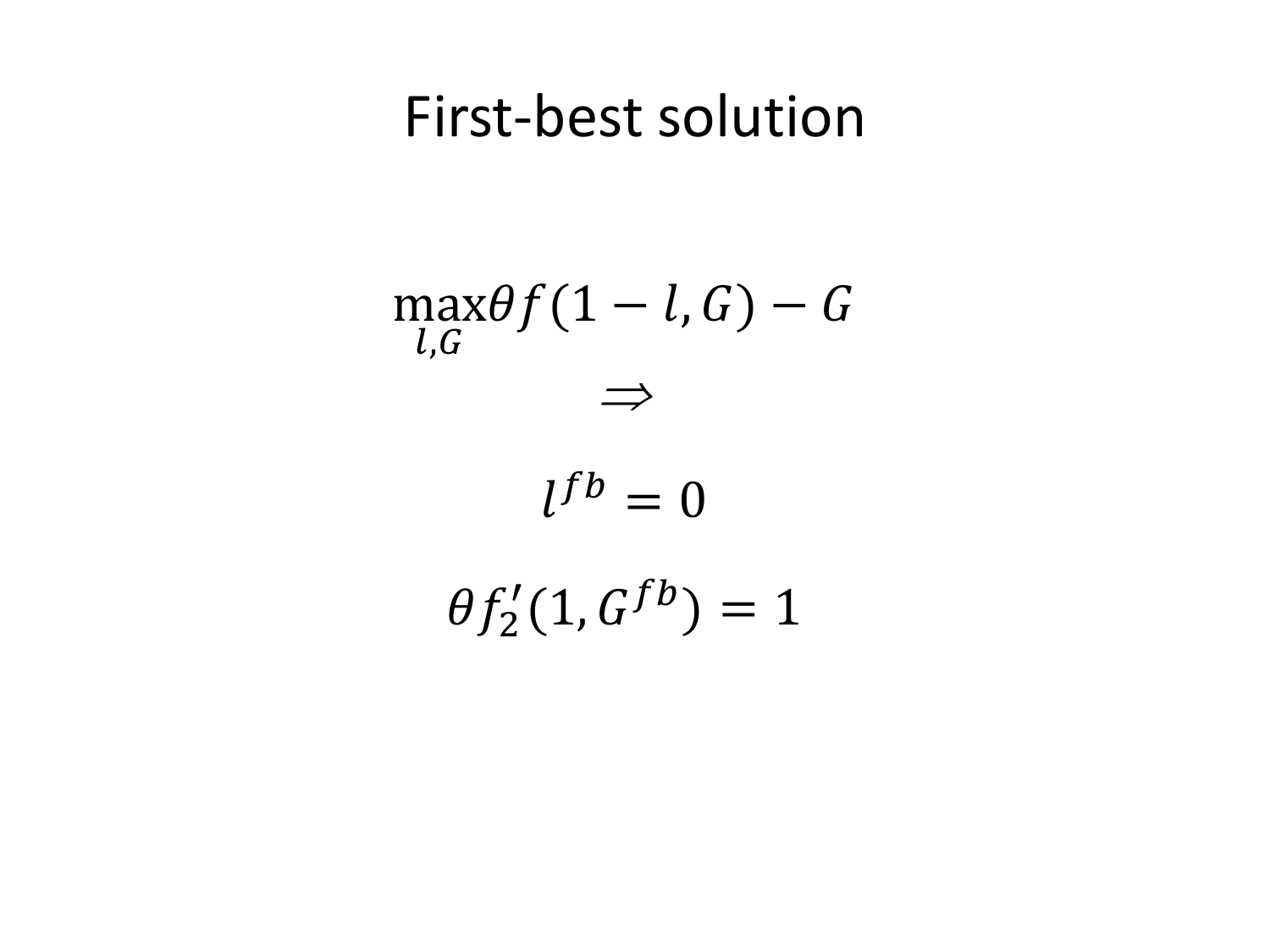### Hard autocracy solution (solution without the protest option)

$$
\max_G \tau \theta f(1, G) - G
$$

$$
\tau\theta f_2'(1, G^{ha})=1
$$

$$
G^{ha} < G^{fb}
$$

Since  $\tau$ <1, the elite cannot appropriate the entire marginal product of capital and underinvests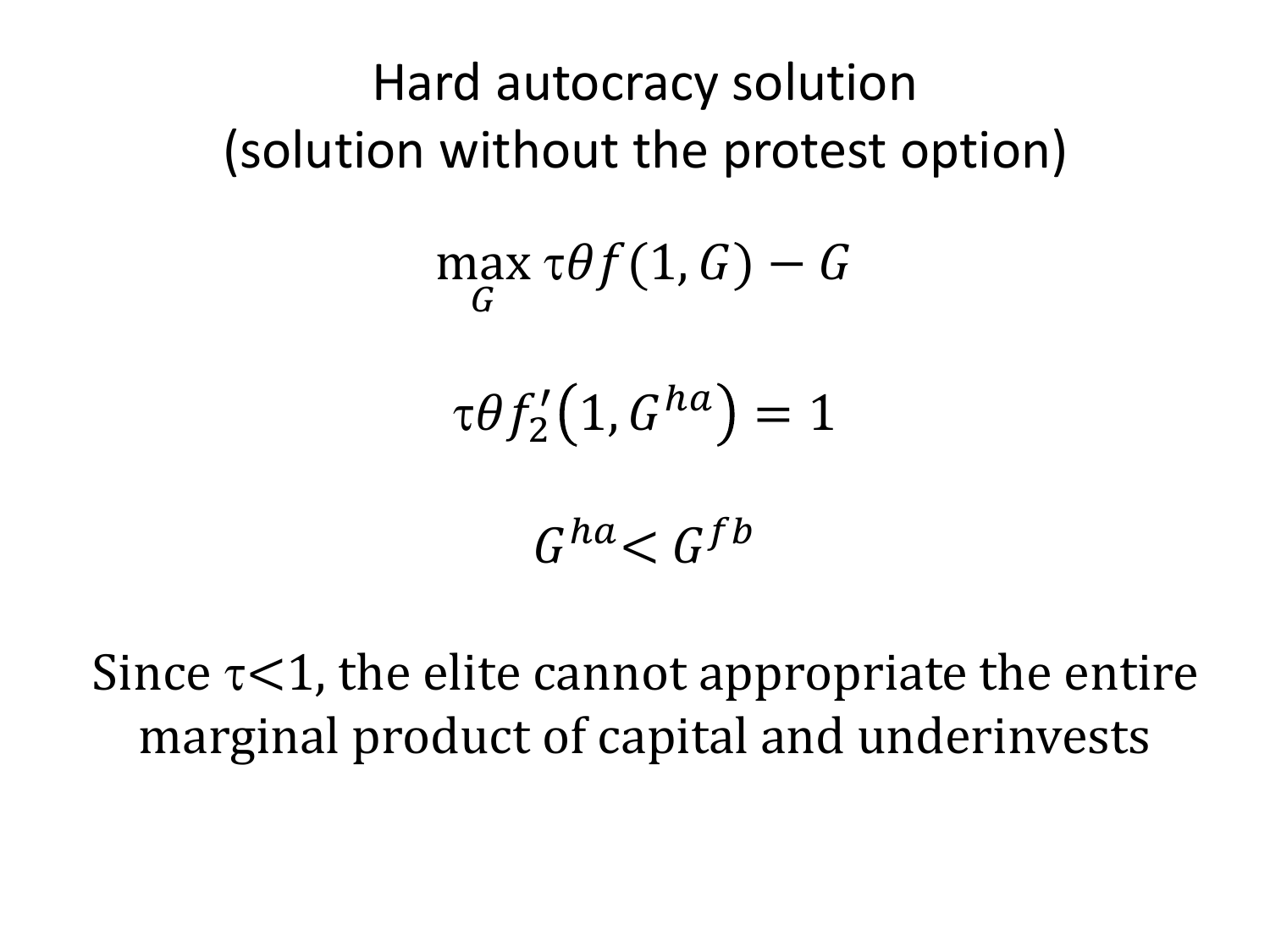Subgame perfect Nash/Protest equilibrium

In the second stage, the citizens choose the protest level  $l$ :

$$
\max_{l} (1 - q(\mu, l)\tau) \theta f(1 - l, G)
$$
  

$$
\Rightarrow
$$

$$
-q'_l \tau \theta f (1 - l, G) = (1 - q \tau) \theta f'_1 (1 - l, G)
$$
  
marginal expected marginal expected  
tax recovery foregone labor income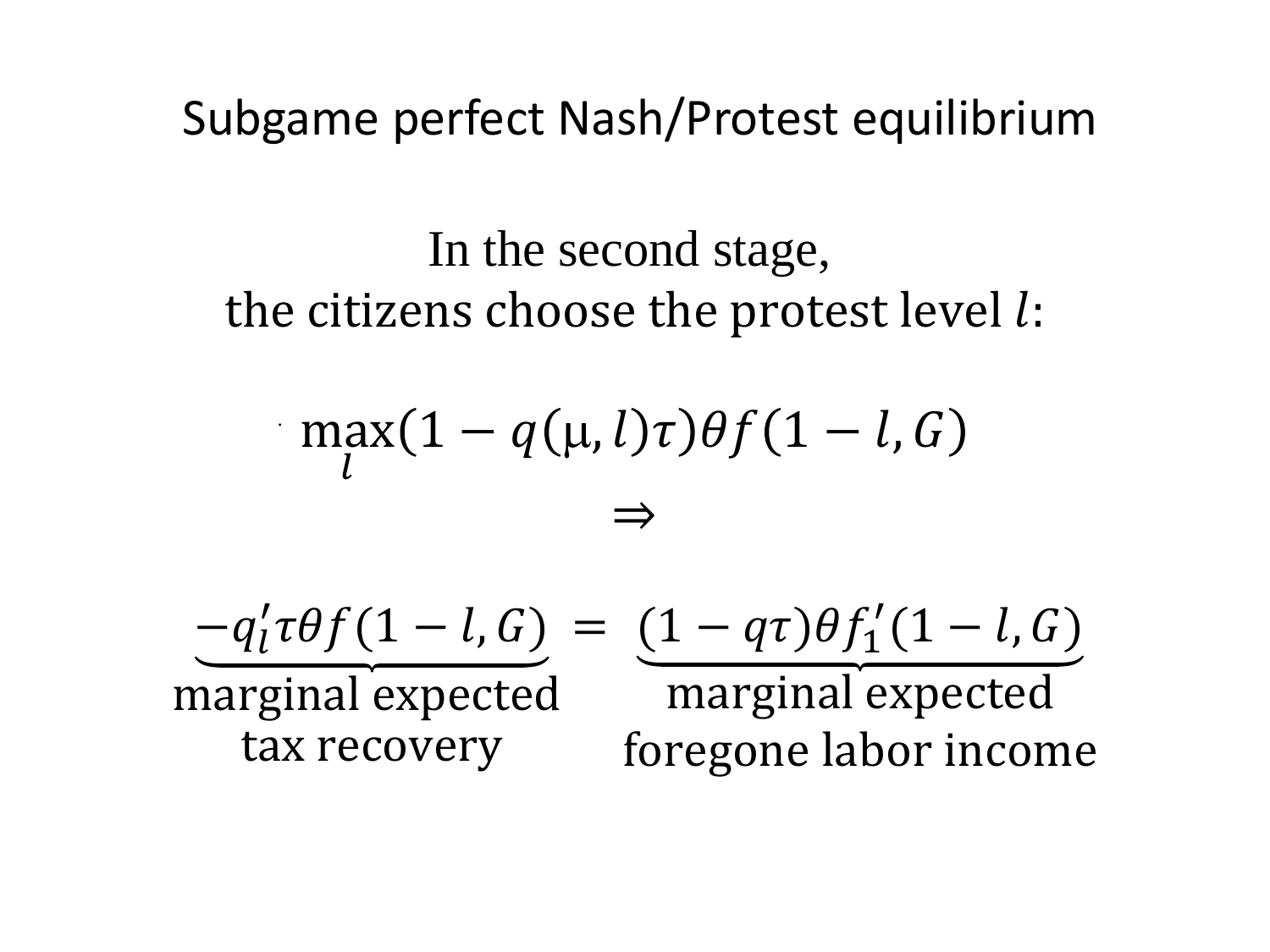The citizens' FOC implies that  $G\uparrow$  decreases protest

## $(l'_G(\mu, l) < 0)$

#### if:



The substitution elasticity between the public capital and labor inputs is less than one

As long as public investments complement labor inputs, they increase wages (the opportunity cost of protesting) relative to the contestable rent (GDP), causing protests to drop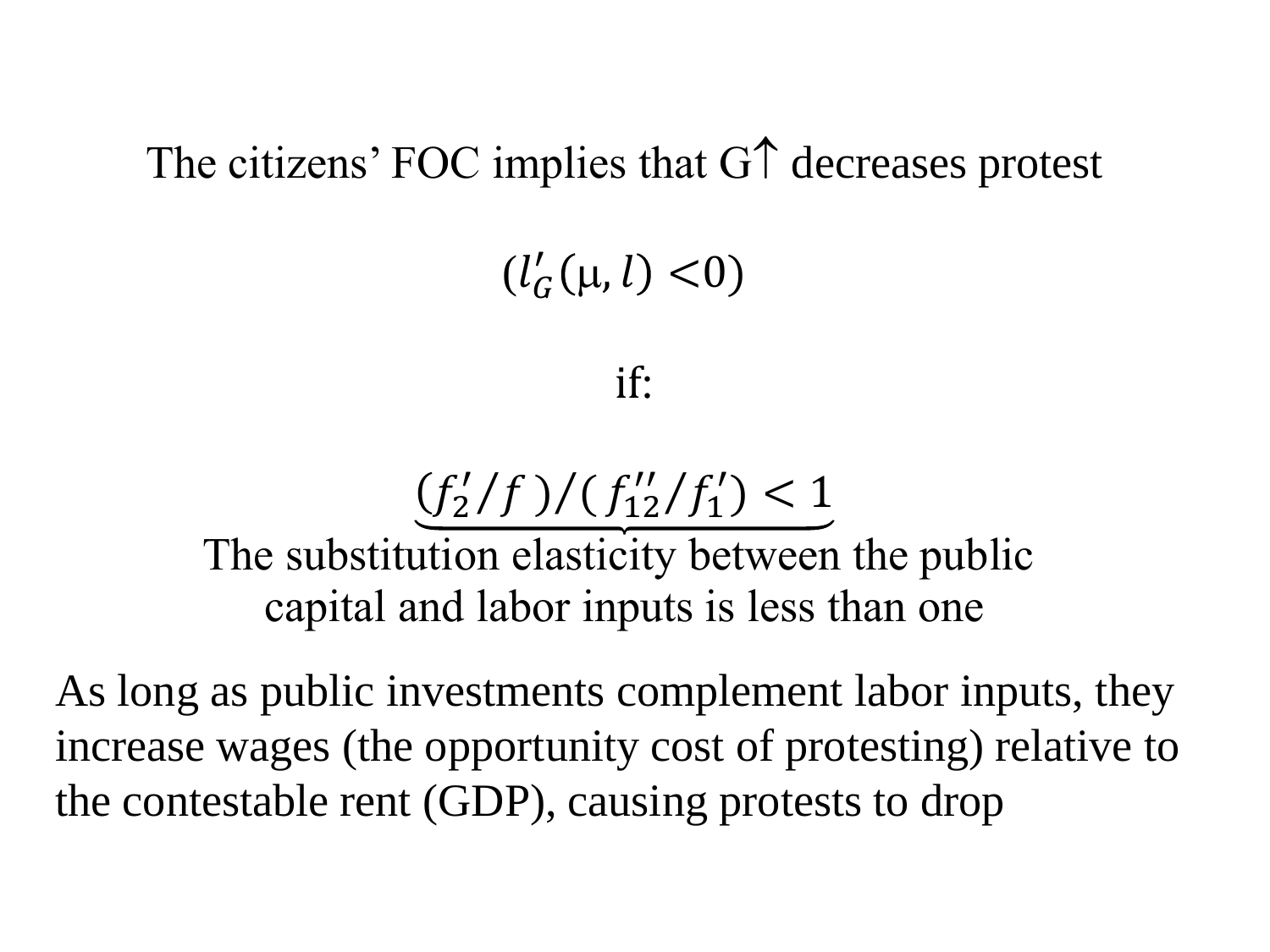## Public goods provision

In the first stage, the government takes the citizens′ reaction function  $l_G$  as given and chooses the public investment level G:

$$
\max_{G} q(l^*(G)) \tau \theta f(1 - l(G), G) - G \Rightarrow
$$

 $\theta \tau q f_2' (1-l, G)$ Marginal increase in tax revenues from investing at the initial protest level  $-\theta f_1' l_G'$ Marginal revenue gain from protest decline,  $> 0 \Leftrightarrow l_G' \leq 0$  $=$  1  $MC$ 

As long as  $l_G' < 0$ , capital provision pulls labor out of the protest sector, which benefits the elite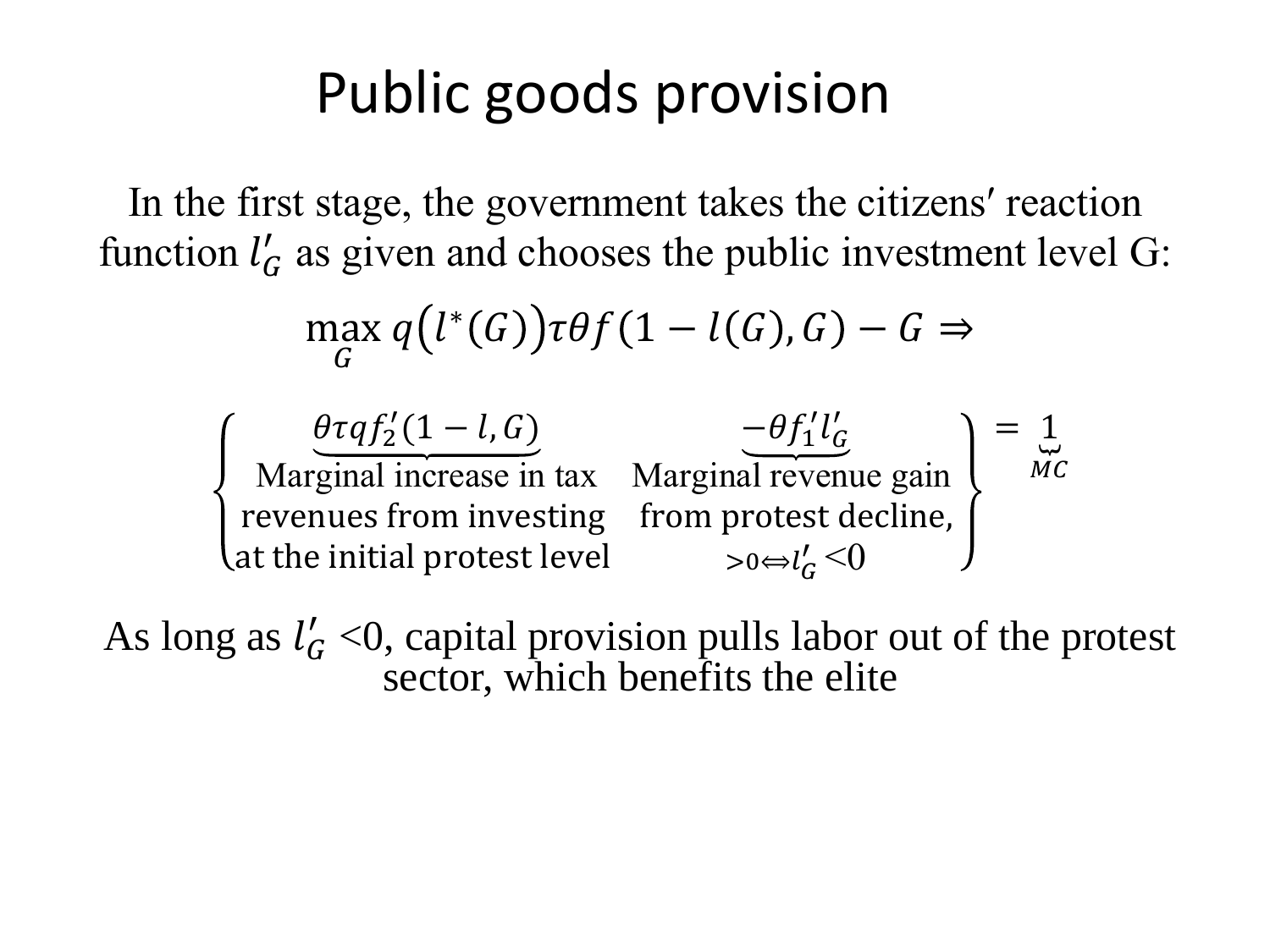## Factor market distortions

- First best solution:  $\theta f_2'(1, G^{fb}) = 1$  vs. the protest equilibrium  $\theta \tau q f_2' (1 - l, G) - \theta f_1' l_G' = 1$
- The labor supply is downward distorted as workers switch to protesting
- The public investment level is downward distorted due to finite taxation ability  $(\tau<1)$ , political myopia  $(q<1)$ , and diminished labor supply  $(1-l<1)$
- But it's upward distorted by the elite's incentive to increase wages and discourage protest if  $l'_G$ <0.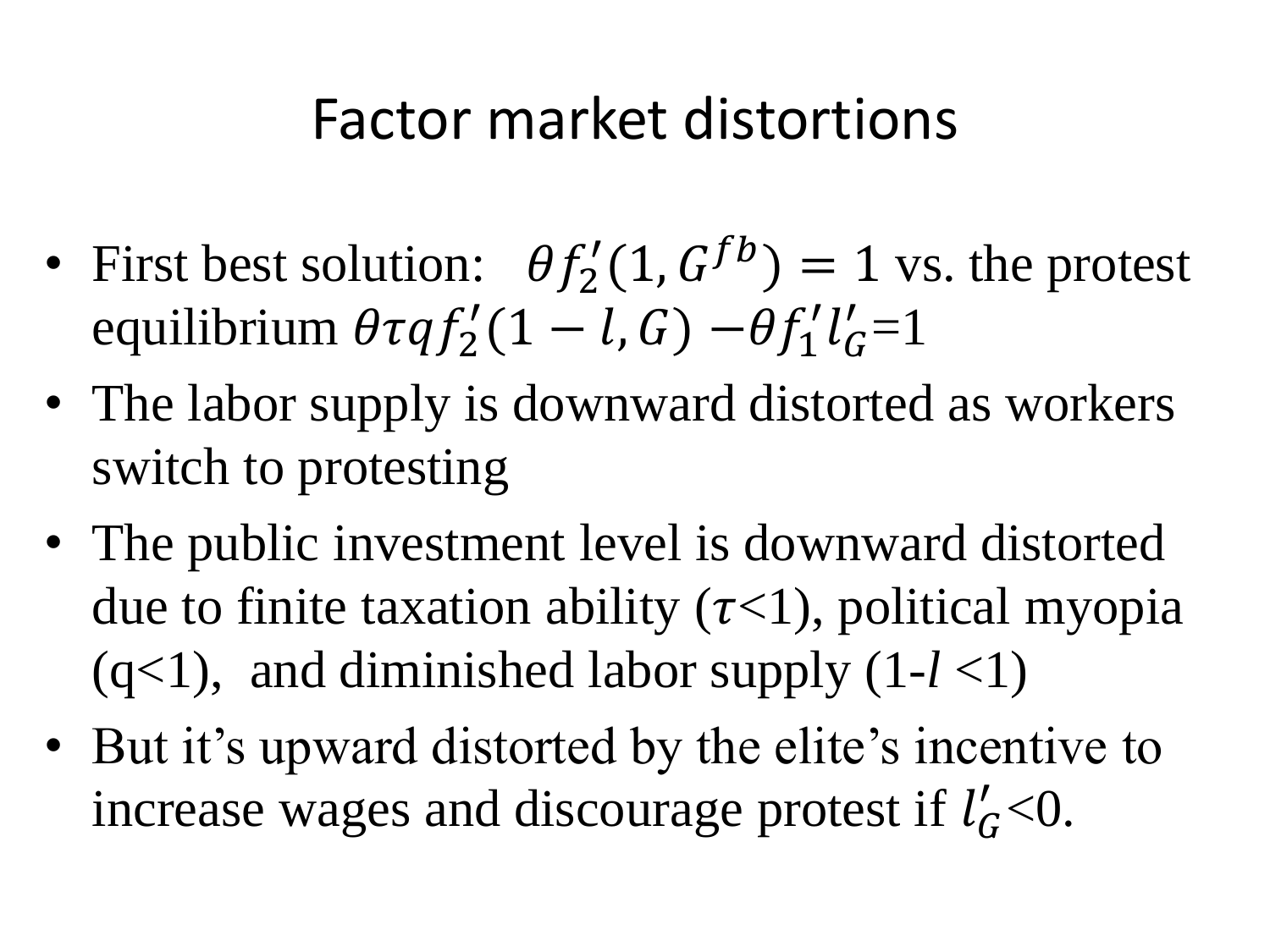Simulation results for (clockwise) protest, public investment, output, and output net of investment costs using a CES production function with <1 substitution elasticity as the exogenous productivity level  $\theta$  increases.

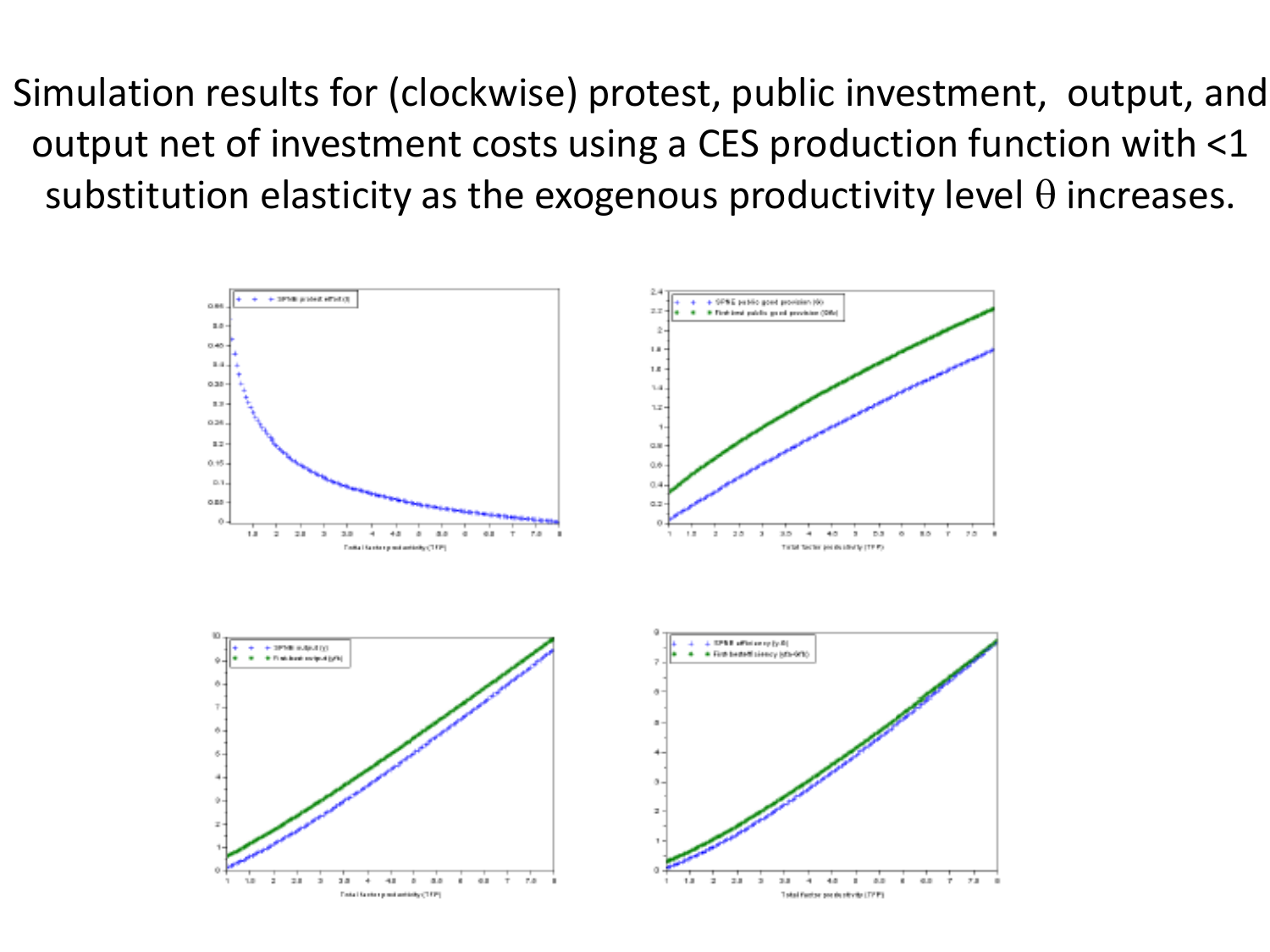### Protests can improve the hard autocracy solution (as long as the productivity level  $\theta$  is large enough)

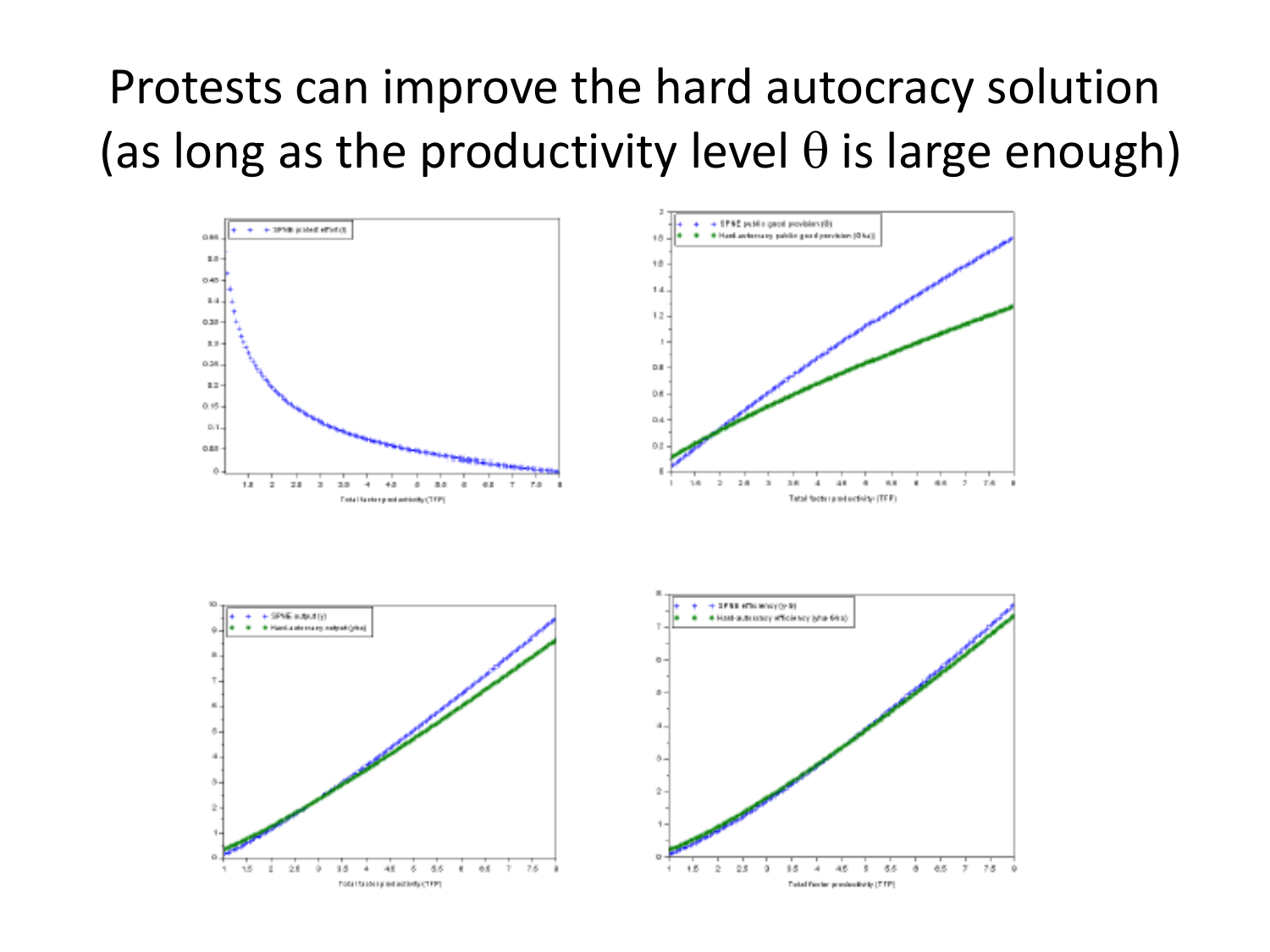## Using gains in neighbor democracy to proxy gains in protest effectiveness

|                                     | (1)              | (2)              | (3)                      | (4)                      |
|-------------------------------------|------------------|------------------|--------------------------|--------------------------|
| <b>Estimation Method</b>            | LSDV             | LSDV             | LSDV                     | LSDV                     |
| Dependent variable                  | $\Delta(G/Y)(t)$ | $\Delta(G/Y)(t)$ | Democratic<br>transition | Democratic<br>transition |
| $\Delta$ Neighbor Dem(t-1)          | $0.399*$         | 0.589**          |                          | $0.053**$                |
|                                     | [0.201]          | [0.262]          |                          | $[0.026]$                |
| ΔND*I(low GDP/CAP)                  |                  | $-0.429*$        |                          |                          |
|                                     |                  | $[0.241]$        |                          |                          |
| $I(\text{low GDP}/\text{CAP})(t-1)$ |                  | $-0.57$          |                          |                          |
|                                     |                  | $[0.983]$        |                          |                          |
| $\Delta(G/Y)(t-1)$                  |                  |                  | $-0.007**$               | $-0.007**$               |
|                                     |                  |                  | [0.003]                  | [0.003]                  |
| Neighbour Dem (t-2)                 |                  |                  |                          | $0.051***$               |
|                                     |                  |                  |                          | [0.015]                  |
| Observations                        | 1,202            | 1,202            | 1,193                    | 1,193                    |
| R-squared                           | 0.09             | 0.09             | 0.23                     | 0.26                     |
| Number of countries                 | 55               | 55               | 55                       | 55                       |
| Pr (ΔNghbor Dem+I(poor)=0)          |                  | 0.39             |                          |                          |
| Country dummies                     | Υ                | Υ                | Y                        | Υ                        |
| Year dummies                        | Υ                | Υ                | Υ                        | Υ                        |
| Country time trends                 | Υ                | Υ                | Υ                        | Υ                        |

Table 4: Regional Democratization, Government Spending, and Democratization (Non-**Fuel Exporting Economies)**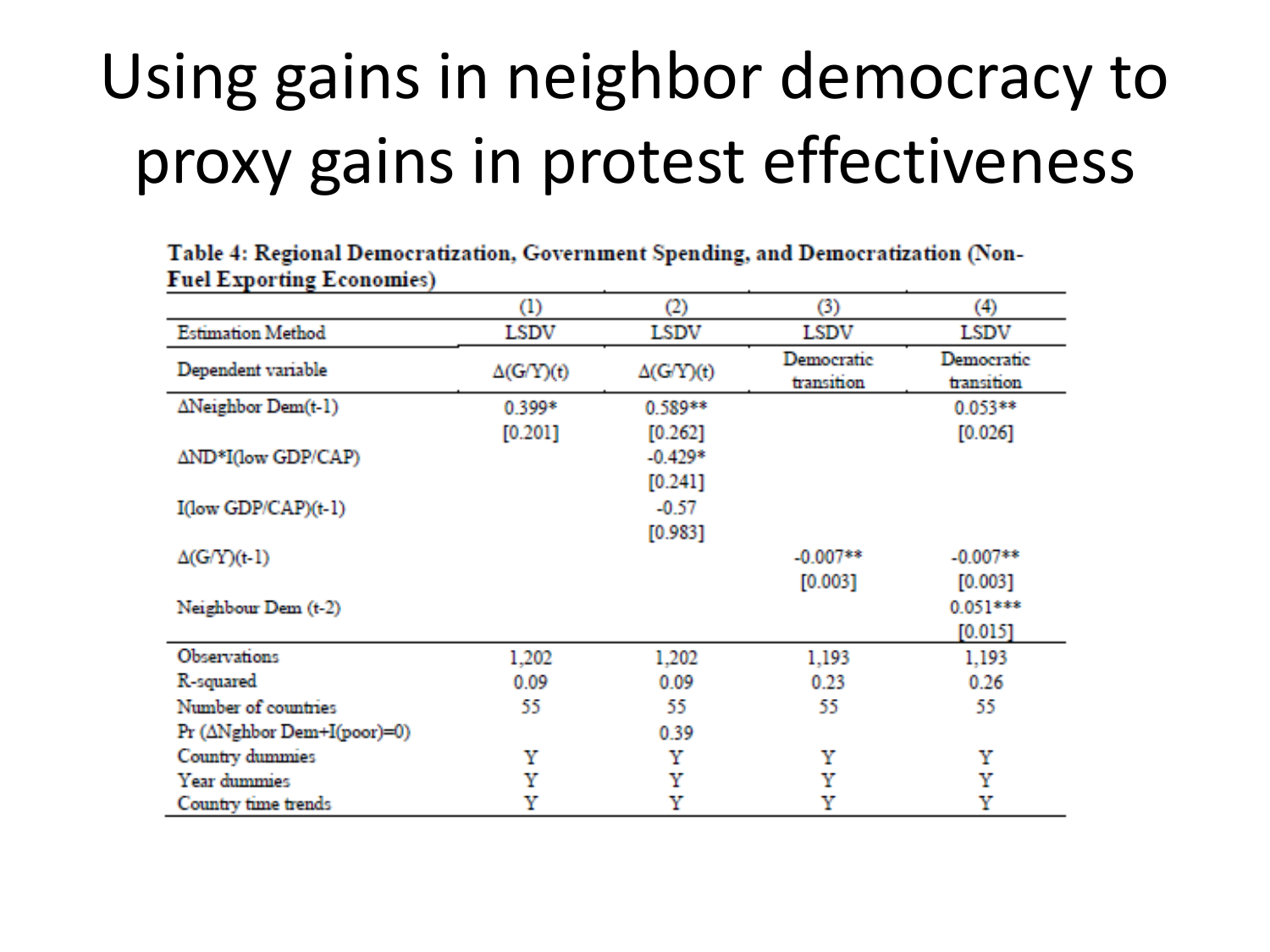## Using gains in neighbor *protests* to proxy gains in protest effectiveness

Table 7: Regional Social Unrest (mean Protests and Riots per capita), Government Spending, and Domestic Unrest (Non-Fuel Exporting Economies)

|                                     | (1)              | (2)              | (3)                                  | (4)                                          |
|-------------------------------------|------------------|------------------|--------------------------------------|----------------------------------------------|
| <b>Estimation Method</b>            | LSDV             | LSDV             | LSDV                                 | LSDV                                         |
| Dependent variable                  | $\Delta(G/Y)(t)$ | $\Delta(G/Y)(t)$ | ∆Ln((#protests<br>+riots per capita) | $\Delta$ Ln((#protests +<br>nots per capita) |
| $\Delta$ Ln(neighbor unrest) (t-1)  | 0.14             | $2.71**$         |                                      | 1.35**                                       |
|                                     | [0.46]           | [0.98]           |                                      | [0.57]                                       |
| ΔNU*I(low GDP/CAP)                  |                  | $-2.56***$       |                                      |                                              |
|                                     |                  | [0.83]           |                                      |                                              |
| $I(\text{low GDP}/\text{CAP})(t-1)$ |                  |                  |                                      |                                              |
| $\Delta(G/Y)(t-1)$                  |                  |                  | $-0.08*$                             | $-0.15***$                                   |
| Ln(neighbor unrest) (t-2)           |                  |                  | [0.04]                               | [0.05]<br>$1.62*$<br>[0.79]                  |
| Observations                        | 140              | 140              | 198                                  | 127                                          |
| R-squared                           | 0.15             | 0.17             | 0.16                                 | 0.34                                         |
| Number of countries                 | 17               | 17               | 22                                   | 16                                           |
| Pr $(\Delta$ Nghbor Dem+I(poor)=0)  |                  | 0.76             |                                      |                                              |
| Country dummies                     | Υ                | Υ                | Υ                                    | Υ                                            |
| Year dummies                        | Υ                | Υ                | Y                                    | Υ                                            |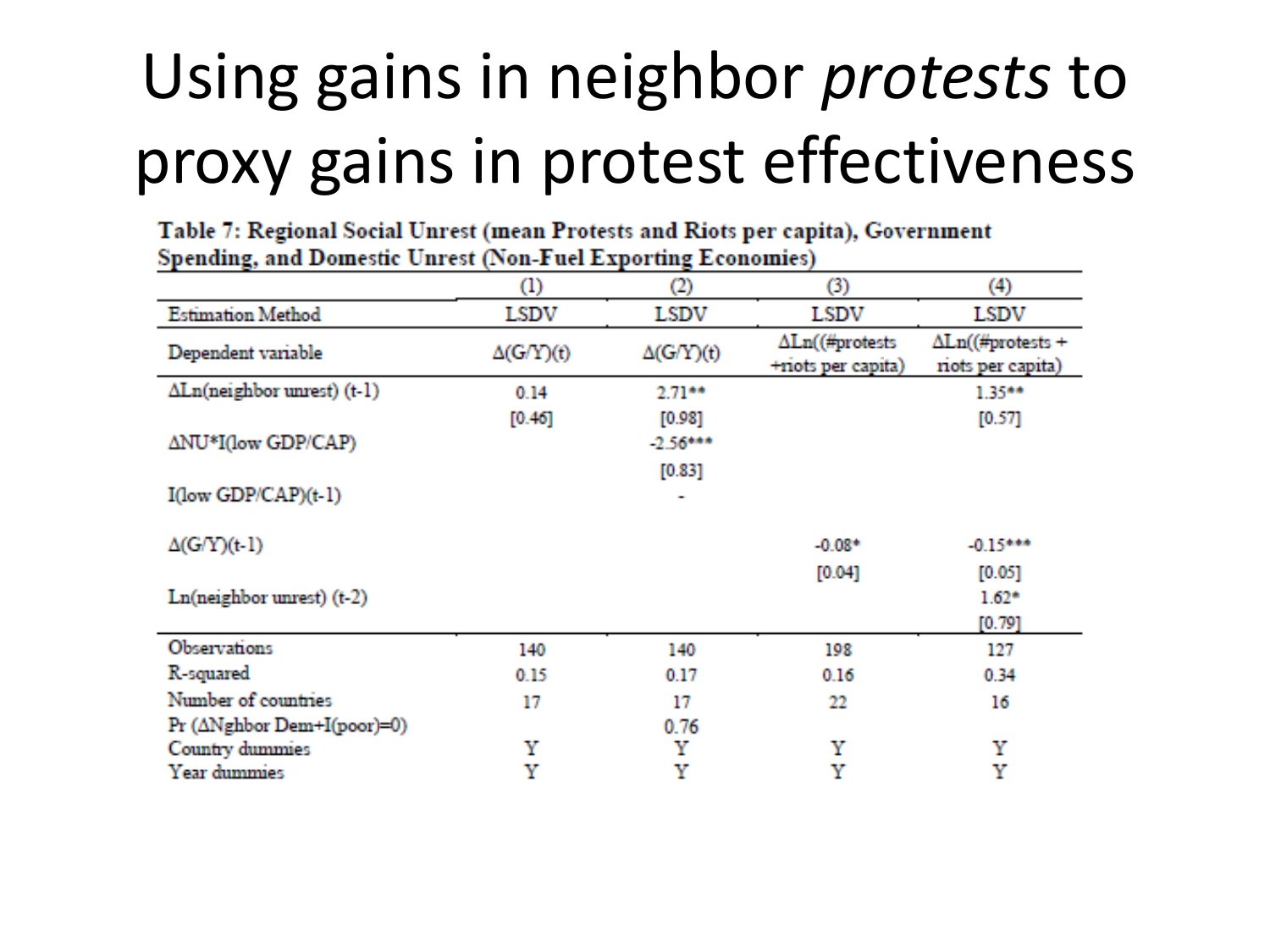# Conclusion

- We show that the citizens' threat of protesting can force autocratic/imperfectly-accountable governments to increase public investment.
- Protest can substitute for electoral discipline.
- But in poor countries and countries where public investment replaces labor inputs, the protest option can decrease the government's investment incentive.